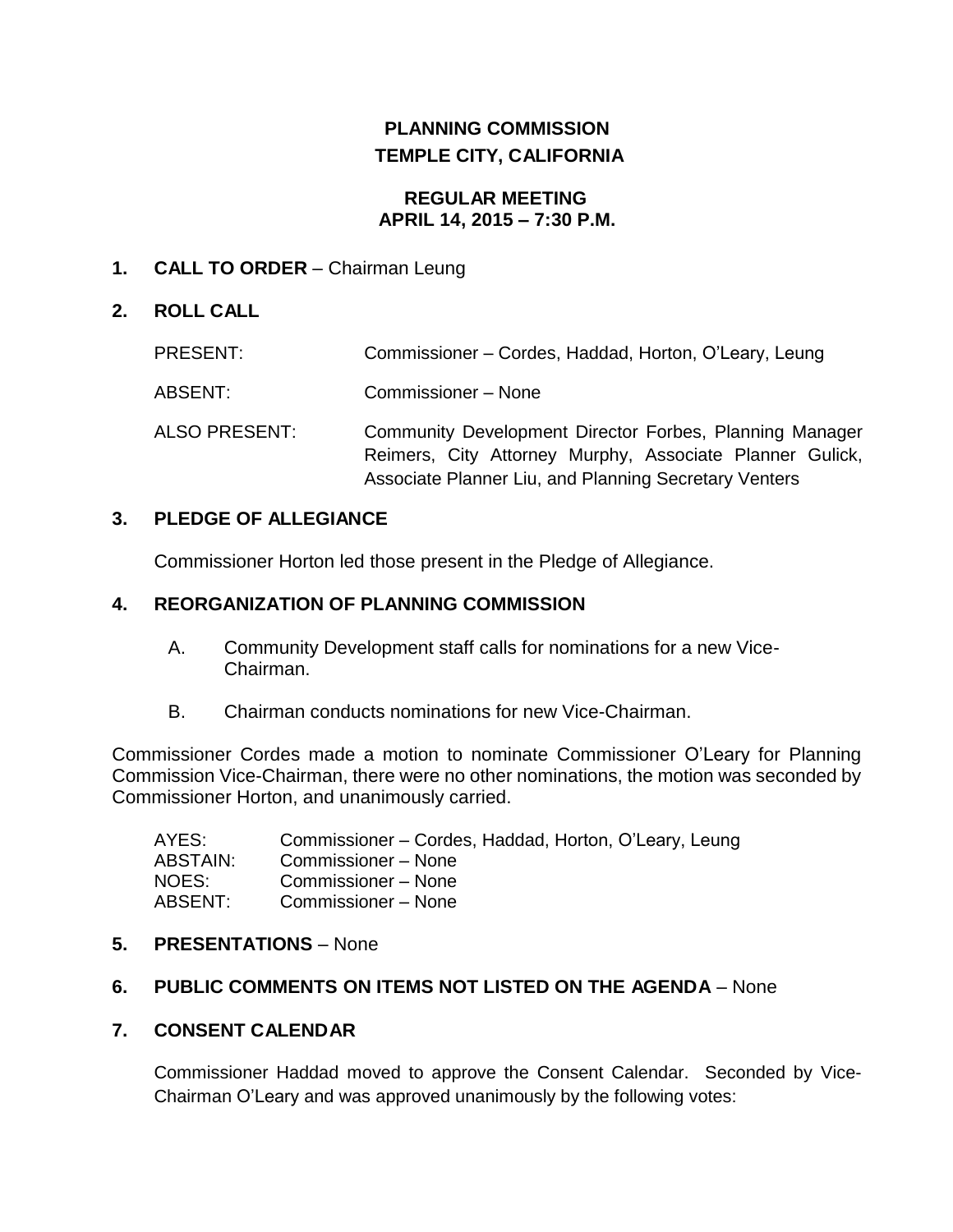Planning Commission Minutes April 14, 2015 Page 2 of 5

| Commissioner – Cordes, Haddad, Horton, O'Leary, Leung |
|-------------------------------------------------------|
| Commissioner – None                                   |
| Commissioner – None                                   |
| Commissioner – None                                   |
|                                                       |

#### APPROVAL OF MINUTES

The Planning Commission is requested to review and approve:

- 1) Minutes of the Planning Commission Meeting of February 24, 2015.
- 2) Minutes of the Planning Commission Meeting of March 24, 2015.

#### **8. PUBLIC HEARING**

A. A Conditional Use Permit for the installation of a freestanding, changeable copy sign.

The subject property is the site of Saint Luke the Evangelist Church located on the northwest corner of Broadway and Cloverly Avenue. The site is approximately five acres and is improved with five buildings and a total floor area of 49,849 square feet. The site is zoned R-1 and is designated Institutional by the General Plan Land Use Map.

Associate Planner Liu gave a brief summary of the staff report.

Commissioner Horton asked City Attorney Murphy if he is required to recuse himself from this item as he attends this facility.

City Attorney Murphy stated that Commissioner Horton is not required to recuse himself from this item if there are no financial conflicts or common law conflicts.

Chairman Leung opened the public hearing.

Yvette Jefferys, applicant, would like to answer questions of the Planning Commission. She stated that the proposed changeable copy sign would include church and school activities; she will abide by the conditions of approval.

Andy Wu, resident, expressed concerned regarding the brightness of the sign especially in the evening.

Chairman Leung closed the public hearing.

Commissioner Horton made a motion to approve File 150000089, adopt the resolution, and find that the project is categorically exempt. Seconded by Commissioner Cordes and carried by the following roll call vote: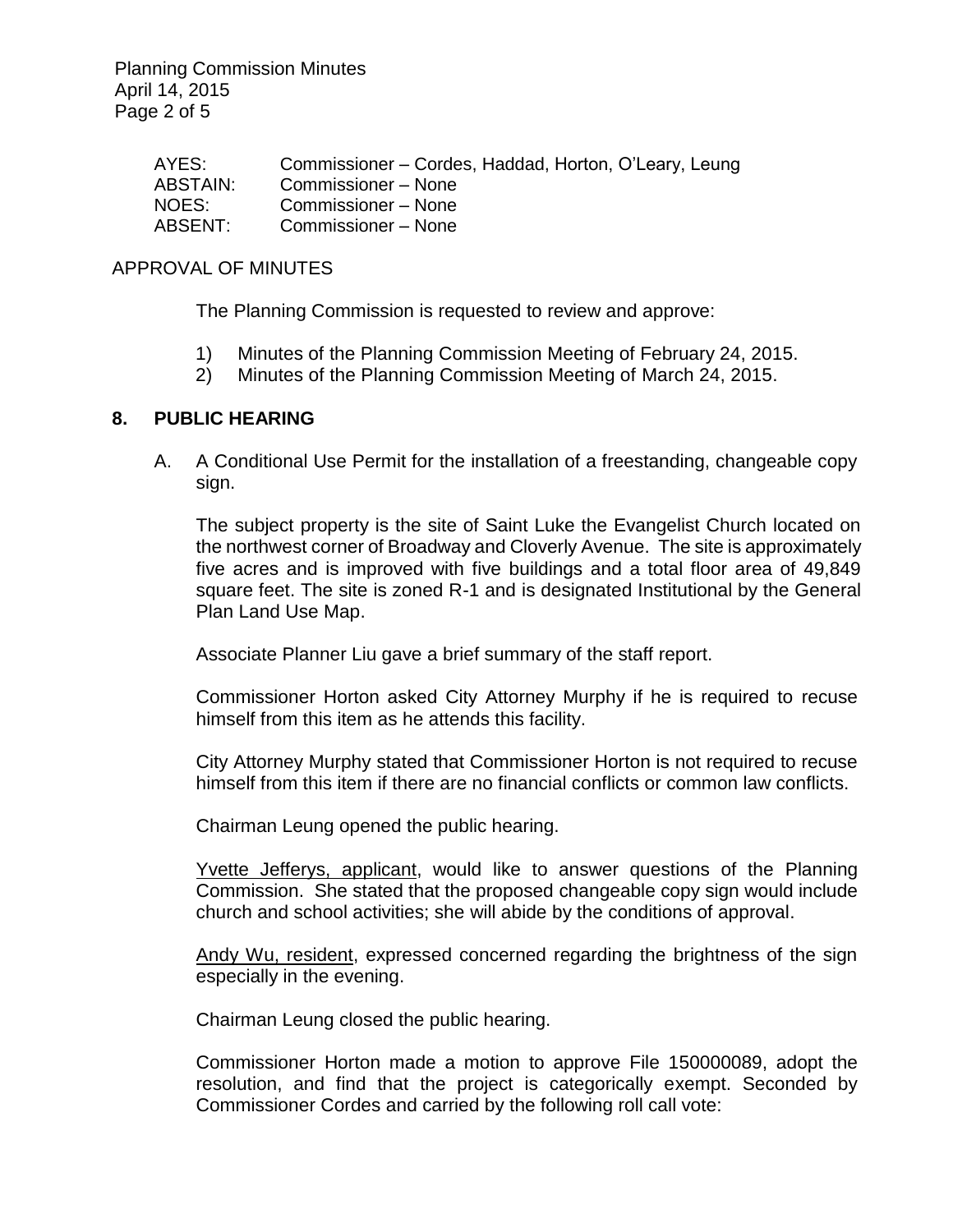| AYES:    | Commissioner – Cordes, Haddad, Horton, O'Leary, Leung |
|----------|-------------------------------------------------------|
| ABSTAIN: | Commissioner - None                                   |
| NOES:    | Commissioner – None                                   |
| ABSENT:  | Commissioner – None                                   |

B. A request for a Zone Variance for an addition that would connect the house to an existing detached two-car garage with setbacks of two feet one inch to the north property line and two feet four inches to the east property line.

The subject property is located in a single-family residential neighborhood on Olive Street close to the cross street of Halifax Road. The property has a width of 50 feet and depth of 103 feet, totaling 5,150 square feet; and is currently improved with a 1,175 square foot single-family dwelling and a detached two-car garage attached by an enclosed patio. The City's building records show approval for a patio cover from 1968, but the property owner stated that the enclosed patio will be removed to construct the proposed family room. The site is zoned R-1 and is designated Single-Family residential by the General Plan Land Use Map.

Associate Planner Gulick gave a brief summary of the staff report.

Chairman Leung opened the public hearing.

The applicant declined to speak at this time.

Inhwan Kim, resident, expressed concern regarding the current setbacks on the property.

Chairman Leung closed the public hearing.

Commissioner Haddad made a motion to approve File 150000023, adopt the resolution, and find that the project is categorically exempt. Seconded by Commissioner Horton and carried by the following roll call vote:

| AYES:           | Commissioner - Haddad, Horton, Leung |
|-----------------|--------------------------------------|
| <b>ABSTAIN:</b> | Commissioner – None                  |
| NOES:           | Commissioner - Cordes, O'Leary       |
| ABSENT:         | Commissioner - None                  |

#### **9. UNFINISHED BUSINESS** – None

- **10. NEW BUSINESS** None
- **11. COMMUNICATIONS** None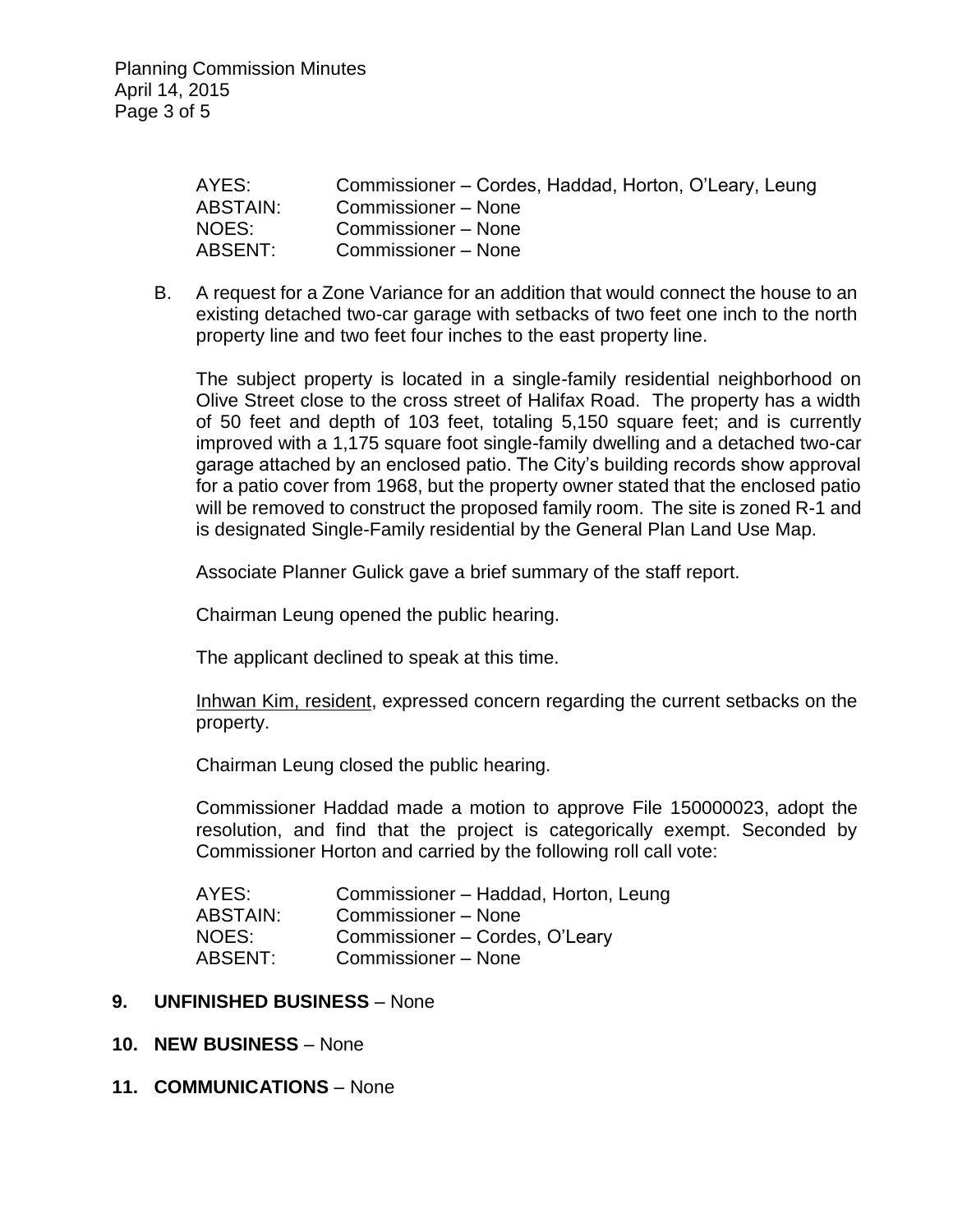Planning Commission Minutes April 14, 2015 Page 4 of 5

#### **12. UPDATE FROM COMMUNITY DEVELOPMENT DIRECTOR**

Community Development Director Forbes updated the Planning Commission that phase one of the Linden Walk development is complete, phase two and three will be completed shortly, building permits will be issued for phase four in the near future, and phases five through eight are scheduled to pull building permits by year end. He also announced that the City Council approved the modification to the Conditional Use Permit for Camellia Square, as recommended by the Planning Commission.

#### **13. COMMISSION ITEMS SEPARATE FROM THE COMMUNITY DEVELOPMENT DIRECTORS REGULAR AGENDA**

- A. COMMISSIONER CORDES None
- B. COMMISSIONER HADDAD encouraged the public to view the public art along Rosemead Boulevard. He asked Community Development Director Forbes if the City is taking action toward water conservation.

Community Development Director Forbes announced that the Planning Commission will consider a Water Efficiency Landscape Ordinance at the next meeting.

- C. COMMISSIONER HORTON suggested that efforts could be made to encourage water conservation through the city's various water companies.
- D. COMMISSIONER O'LEARY None
- E. CHAIRMAN LEUNG congratulated fellow commissioner O'Leary for his term as Vice-Chairman.

#### **14. ADDITIONAL PUBLIC COMMENTS ON ITEMS NOT LISTED ON THE AGENDA**

Jim Clift, resident, stated that Sunnyslope Water Company account holders may require notification of water conservation efforts as company stock is issued to residents.